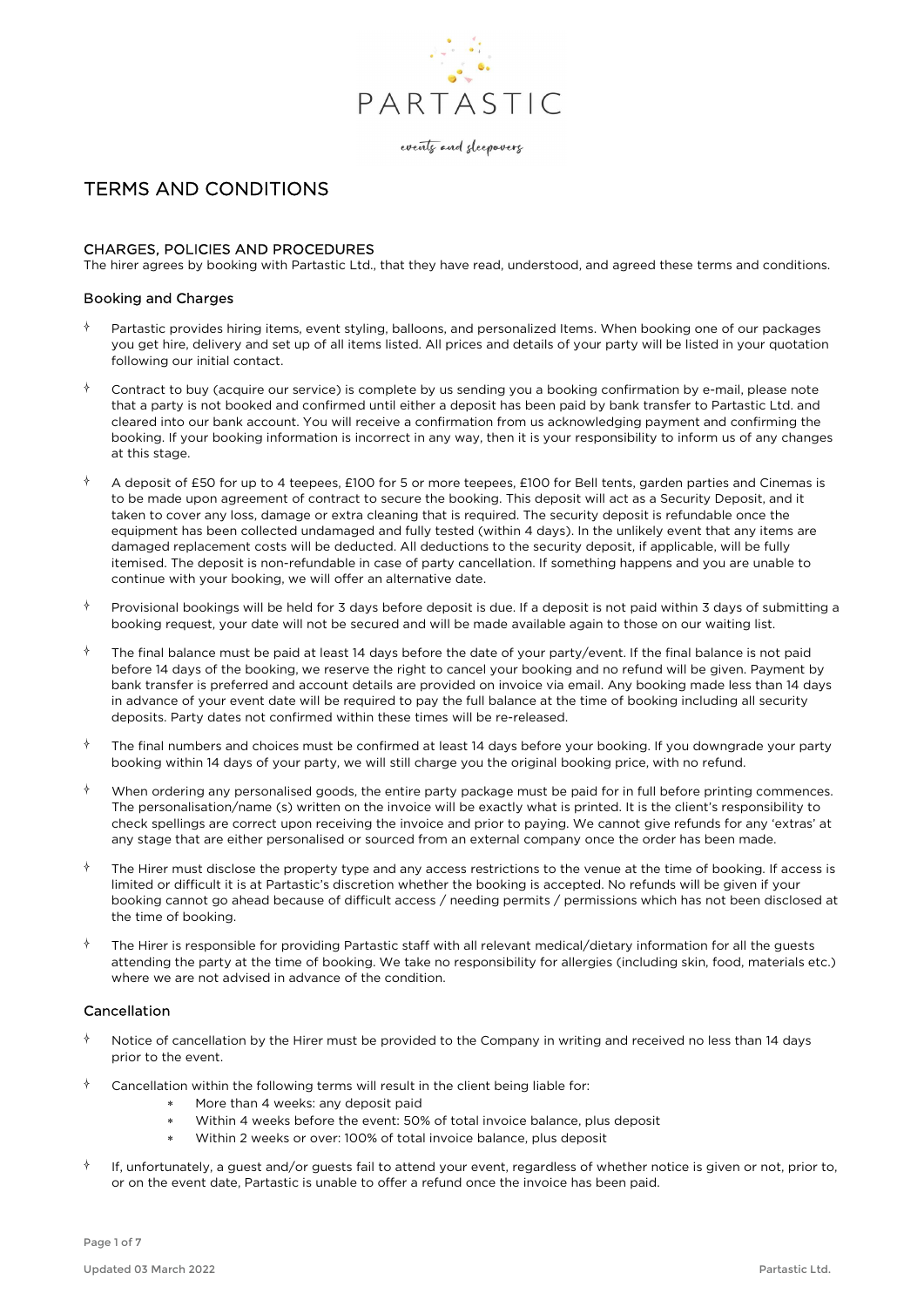

- If you need to change the date of your event before 14 days of your booking, we will discuss alternative dates and once chosen your deposit will be used for the new date. Alternative dates will be subject to availability.
- In the event of illness or injury, Partastic Ltd. are committed to rescheduling the party, at no additional cost, within 6 months of the original booking date.
- $\uparrow$  Party cancellation by Partastic Ltd. would result in a 100% refund.

#### Liability and Safety

- $*$  We ask that during your rental period, you treat the belongings of Partastic as if they were your own.
- When hiring any equipment from Partastic, you are responsible for all loss and damage to any equipment regardless of culpability. Should the security deposit be insufficient to cover the loss/damage costs, you agree to pay, in full, all costs to rectify this.
- We cannot be held responsible or liable for any damage or injury caused by inappropriate use, misuse, or reckless use of any of our equipment.
- $\dagger$  It is your responsibility to ensure that children are always supervised, as well as the welfare and safety of all quests at your event.
- It is your responsibility to inform guests or guests parents/guardians accordingly of these terms and conditions.
- $\dagger$  Partastic will accept no liability or responsibility to the Hirer for any damages, costs, losses, claims, expenses, demands and proceedings including property of Hirer, or any third party and their guests, or any consequential loss in these regards.
- We carry out risk assessments for all our equipment and ensure that everything used is in accordance with relevant UK Health and Safety Laws.
- Our equipment must be kept away from fire and naked flames, bonfires and lit BBQ's at all times. Candles with flames are not permitted in the proximity of Partastic equipment. Battery operated candles/lights will be provided.
- $\uparrow$  Partastic Ltd. operate a STRICT NO SMOKING policy near our equipment.
- $\dot{\phi}$  We hold in date and suitable Public Liability Insurance. Please inform us if you would like to see a copy of the certificate.
- $\dagger$  Partastic shall process all data in accordance with the General Data Protection Regulation 2018.
- $\dagger$  It is not the intention of Partastic to violate any copyright laws and all themes are only inspired by popular trends.
- $\uparrow$  Partastic reserves the right to substitute items and products for similar items or products as and when required. Photographs used for advertising are there as a guide; every set up is different as themes are tailored to individual customer requests, stock availability and space available.

## Installation and delivery

- All equipment is delivered, assembled, and styled by Partastic and included in our prices within a 10-mile radius of Ewhurst, Surrey. If the hirer lives outside of this 10-mile radius, a quotation cost for delivery will be provided. London congestion charge and off-street parking fees will also be charged if incurred. We require a minimum order of £250 for distances over our 10-mile radius, and of £500 for distances over 30 miles.
- You must inform us in advance if access to the venue is difficult. You must also inform us of any parking restrictions, car park charges or similar issues, or whether we are required to lift equipment upstairs. Circumstances, such as the aforementioned, may result in a delayed start if we cannot get to the venue with ease. If the venue is in a residents parking zone it is the hirer's responsibility to provide Partastic with a visitors parking permit on arrival at the venue or pay the charge.
- $\uparrow$  You or another responsible adult must be present at the agreed time for us to set up and style your event.
- $*$  We will endeavour to arrive at your location at the agreed time, however on occasions there may be circumstances beyond our control that may mean we will arrive later than the agreed time. These may include reasons such as (but not limited to) unpredicted road traffic, road closures etc. We will contact you to let you know we are running late if it is possible and safe to do so.

Page 2 of 7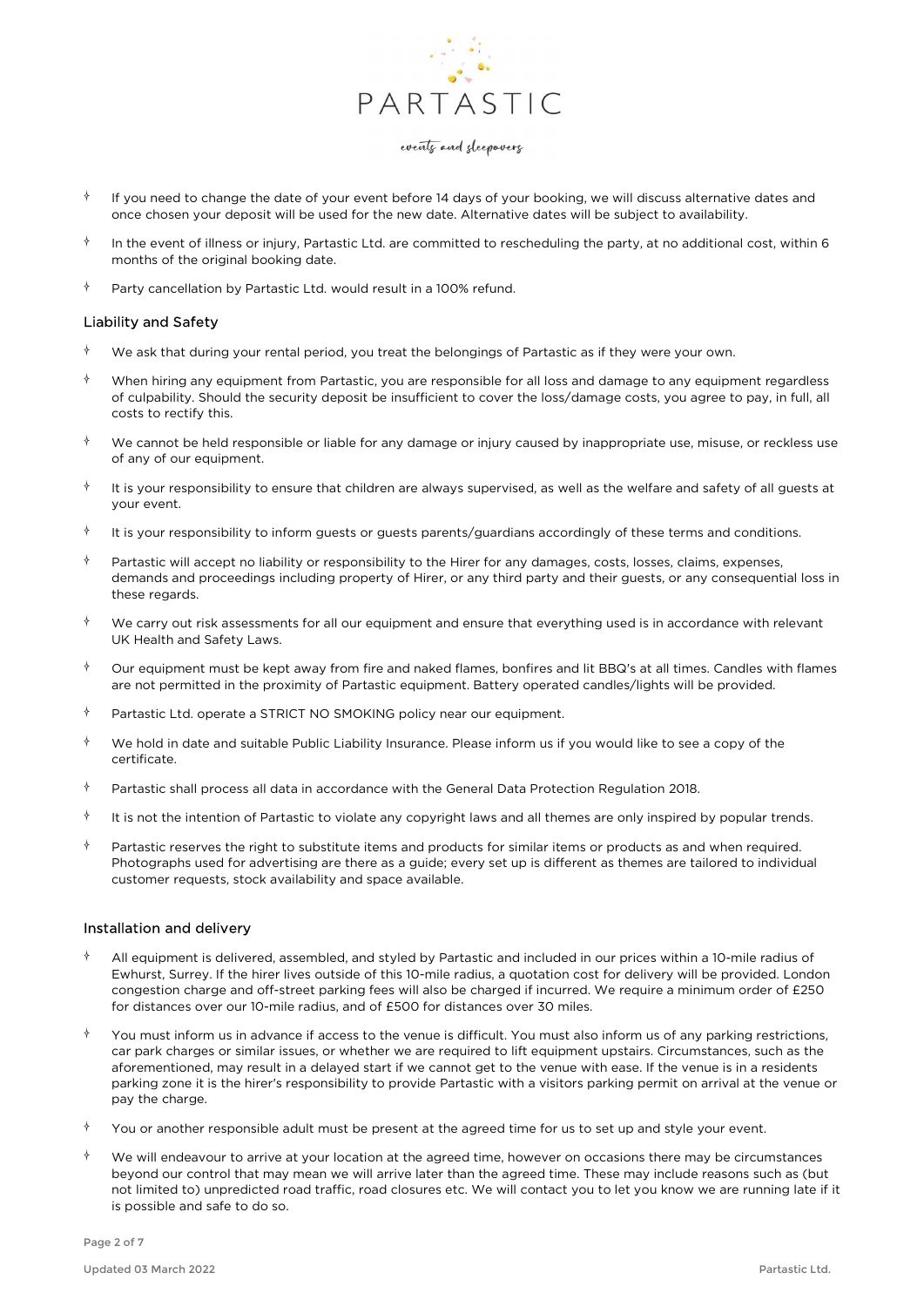

- The Hirer must ensure that the area to set the party is cleared and that adequate space has been made, including removing any furniture, toys etc ready for the set-up of your event prior to our arrival. Partastic will not be responsible for moving the hirers furniture or belongings to make room for the equipment. We cannot move or help you move furniture due to insurance purposes.
- If Partastic has to wait for the area to be cleared on arrival, this will result in a charge of £1 per minute that Partastic is kept waiting, which will be deducted from the security deposit.
- The hirer must ensure that the party area is clean and safe ready for the installation of the equipment. If the area isn't deemed clean this may result in part or all the security deposit being held. If we cannot set up on the day due to inadequate space, we will cancel your event and no refund will be given. Under no circumstances should any of our equipment be moved or tampered with once it has been set up.
- If in the event you or a representative are not present or allow entry for collection you are liable for a secondary full night hire as per your invoice. Partastic reserve the right to impose additional charges at the end of the hire period if the equipment on hire is not available to collect at the agreed collection time
- Partastic reserves the right to make any changes to the services and set up and collection times as is deemed necessary without notice to the Hirer.

## Indoor Sleepover Party Tents

#### Setting up and Collection

- We will supply all tents and furnishings in accordance with the booking confirmation that you receive. Anything we provide you with remains our property and must be returned at the end of the hire period.
- The space required is: 90cm x 210cm per tent, including space for the tray,
- $*$  Emergency escape exits must not be blocked with our equipment. We will ensure emergency escape routes are free from any of our equipment when we set up. If we cannot set up all the equipment due to blocking any escape routes, we will have to reduce the amount of teepees or equipment hired. If this is the case, no refunds will be given.
- $*$  Partastic will ensure that all equipment is safe and working prior to installation at the event.
- $\dagger$  The equipment must be installed in the hirers house on the ground floor. Should the hirer wish to hold the party upstairs or in an external building, they should inform Partastic at the time of booking, with all the relevant information including but not limited to the floor level and the proximity to available parking for Partastic. In such an event, this may incur an additional charge which will be quoted at the time of booking.
- It will take between approximately 2 hours for Partastic to install the hired equipment. We ask that during the installation, the area is kept free of distractions, to not delay the installation process.
- Partastic reserves the right to remove equipment should they feel that the customers conduct, or use of the equipment be dangerous to themselves, anyone using the equipment or the safety of the hired equipment. In all such cases, the equipment will be removed, and no refunds will be given.
- At no time will any level of abuse be tolerated towards Partastic staff.
- $\dagger$  The dismantling of the equipment will be from 10:00 on the day of collection unless otherwise agreed in writing with Partastic.

#### Looking after the equipment

- Partastic will supply all equipment in a safe and usable condition. If the hirer is not satisfied with any aspect of the equipment, they must state at the time of set up before signing the Delivery & Set-Up Acceptance Form. The equipment is visually checked at the hire location once the hire session as finished. Any damage (other than fair wear and tear) will be recorded and reported at the time of collection then repaired/replaced by Partastic and will be charged to the hirer. If any of the equipment is lost or stolen during the hire period, Partastic reserves the right to charge the hirer the retail price of the lost or stolen items
- $\dagger$  The person/organisation hiring this equipment will be responsible and liable for any damage or injury occurring from, or as a result of misuse or reckless use. These guidelines are for the safety of all people using this equipment, and it is the sole responsibility of the hirer to ensure they are always fully adhered to.

Page 3 of 7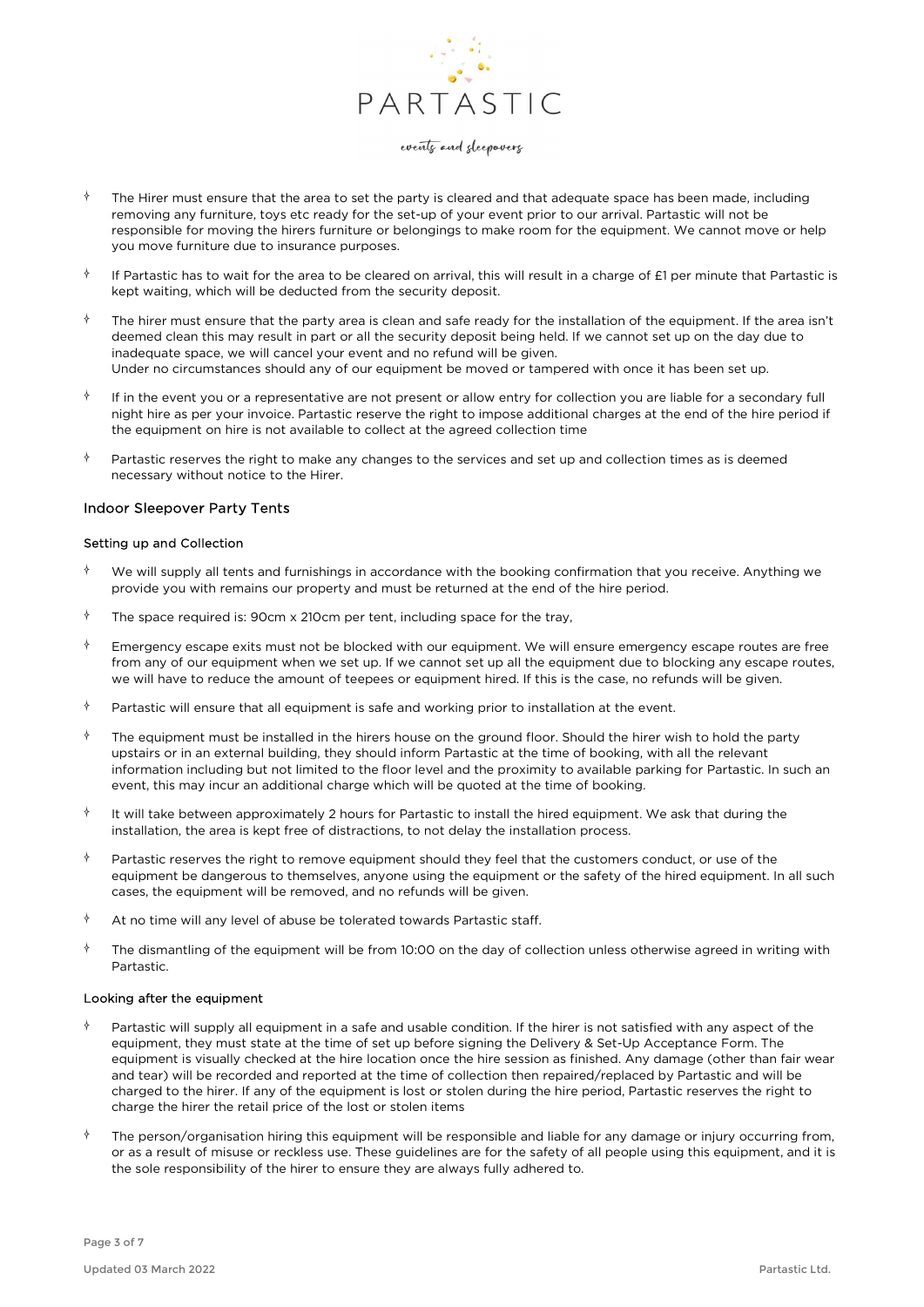

- The tents are not play items and are for show purposes and to sleep inside of, they should not be climbed on or moved after they have been set up.
- Partastic asks the hirer to refrain from allowing pets on or in any of the equipment. Should the equipment require extensive cleaning due to pet hair, part or all the security deposit will be held to cover the cost of cleaning.
- $\uparrow$  To avoid stains that we cannot remove, Partastic ask the following:
	- Shoes must be removed before entering the tents.
	- Any nail varnish recently applied must be completely dry before entering the equipment. It is the responsibility of the hirer to ensure this.
	- No food or drink is to be consumed inside the tents. Only dry, non-sticky food and only water or clear liquid drinks are allowed to be consumed next to the tents.
	- If children are wearing any makeup, we ask that this is fully removed before snuggling up in bed.
	- No pens, paints, crayons, or markers are used in around the equipment
	- No chewing gum, glitter, silly string, glow sticks are used in or around the equipment.
- No electronic equipment including mobile phones, iPads etc. are to be left in the tents overnight as it poses a fire risk.
- $\dagger$  All rubbish/recycling must be removed at the end of your event prior to collection. Partastic Ltd reserve the right to levy a charge, which will be deducted from your security deposit, for the removal of any rubbish or waste left in the tents.

#### Garden Parties and Bell tent

## Setting up and Collection

- $*$  We will supply all tents and furnishings in accordance with the booking confirmation that you receive. Anything we provide you with remains our property and must be returned at the end of the hire period.
- $\uparrow$  Garden parties can only be set in an enclosed and private back garden area with no access to public. We cannot set up in public spaces, fields with animals, overgrown grass or if your garden is waterlogged.
- The hirer must ensure that the set-up area is clean and safe ready for the installation of the equipment. If we arrive and deem the ground unsuitable, which is at our discretion, therefore resulting in the booking not able to go ahead, then you will be refunded your damage deposit, but you will lose the full cost of the booking. Examples of unsuitable land: boggy or rocky land, wooded area, beneath trees (due to bird faeces etc.). Please note that these are just a selection of the potential unsuitable ground conditions. The hire charges do not include any making good or repairing of damage to the site.
- The site should be mown grass, free of stones and sharp objects and that no drains, cables, or other services are buried beneath the surface or otherwise concealed. The space required to set up the tents should be level and within 20 metres of a place where a vehicle can be safely and securely parked (it is your responsibility to pay any parking charges in advance). The route from the vehicle to the tent site should not have any steps or obstacles.
- The space required is:<br>5m Bell tent:
	- 5m Bell tent: 7 meters diameter
	- Tuareg tent: 7m x 6m
	- Emperor tent: 8m x 6m
- $\uparrow$  Under no circumstances should any of our equipment be moved or tampered with once it has been set up.
- It will take between 2-4 hours for Partastic to install the hired equipment. We ask that during the installation, the area is kept free of distractions, to not delay the installation process.
- Partastic reserves the right to remove equipment should they feel that the customers conduct, or use of the equipment be dangerous to themselves, anyone using the equipment or the safety of the hired equipment. In all such cases, the equipment will be removed, and no refunds will be given.
- At no time will any level of abuse be tolerated towards Partastic staff.

#### Looking after the equipment

 Partastic will supply all equipment in a safe and usable condition. If the hirer is not satisfied with any aspect of the equipment, they must state at the time of set up before signing the Delivery & Set-Up Acceptance Form. The

Page 4 of 7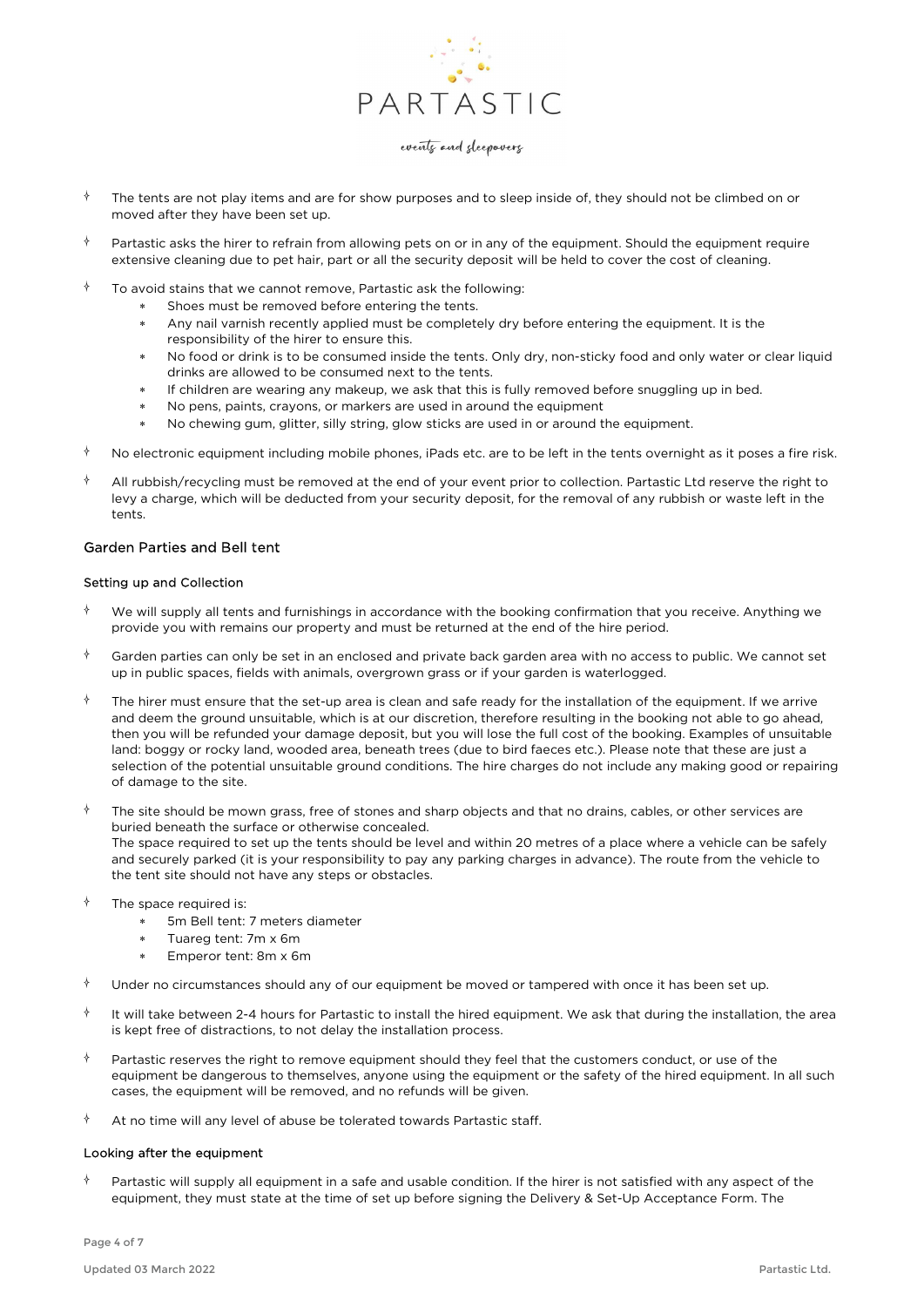

equipment is visually checked at the hire location once the hire session as finished. Any damage (other than fair wear and tear) will be recorded and reported at the time of collection then repaired/replaced by Partastic and will be charged to the hirer. If any of the equipment is lost or stolen during the hire period, Partastic reserves the right to charge the hirer the retail price of the lost or stolen items

- The person/organisation hiring this equipment will be responsible and liable for any damage or injury occurring from, or as a result of misuse or reckless use. These guidelines are for the safety of all people using this equipment, and it is the sole responsibility of the hirer to ensure they are always fully adhered to.
- $\uparrow$  Partastic asks the hirer to refrain from allowing pets on or in any of the equipment. Should the equipment require extensive cleaning due to pet hair, part or all the security deposit will be held to cover the cost of cleaning.
- $\uparrow$  No running around the Bell Tents, hanging off/leaning on the centre pole, leaning on the tent, jumping on the beds etc, as this may cause injury or damage to the equipment. We are not liable for any injuries caused due to carelessness, recklessness or not following these terms and conditions of hire.
- $\dagger$  The tents are a no-shoe zone. A basket for shoes will be provided, as well as an entrance rug.
- $\uparrow$  No pets allowed inside the bell tents.
- $\uparrow$  No naked flames inside the bell tent at any time, or within 5m, regardless of the sides being zipped up.
- $\uparrow$  No smoking allowed inside a bell tent. Any evidence of smoking will result in the loss of your £100 damage deposit.
- $\uparrow$  No cooking or use of any gas device is to be used inside the tent at any time.
- $\uparrow$  To avoid stains that we cannot remove, Partastic ask the following:
	- Any nail varnish recently applied must be completely dry before entering the equipment.
	- No food or drink is to be consumed in the beds. Only dry, non-sticky food and only water or clear liquid drinks are allowed to be consumed next to the equipment.
	- If guests are wearing any makeup, we ask that this is fully removed before snuggling up in bed.
	- No pens, paints, crayons, or markers are used in around the equipment
	- No chewing gum, glitter, silly string, glow sticks are used in or around the equipment.
- All rubbish/recycling must be removed at the end of your event prior to collection. Partastic Ltd reserve the right to levy a charge, which will be deducted from your security deposit, for the removal of any rubbish or waste left in the tent.
- All tent occupants must have vacated the tents by 10:00 on the day of collection unless otherwise agreed in writing with Partastic.

## Cinema

#### Setting up and Collection

- $*$  We will supply the Cinema and furnishings in accordance with the booking confirmation that you receive. Anything we provide you with remains our property and must be returned at the end of the hire period.
- Garden Cinema parties can only be set in an enclosed and private back garden area with no access to public. We cannot set up in public spaces, fields with animals, overgrown grass or if your garden is waterlogged.
- The hirer must ensure that the set-up area is clean and safe ready for the installation of the equipment. If we arrive and deem the ground unsuitable, which is at our discretion, therefore resulting in the booking not able to go ahead, then you will be refunded your damage deposit, but you will lose the full cost of the booking. The hire charges do not include any making good or repairing of damage to the site
- $\dagger$  The Cinema can be set in grass, artificial grass, a patio or decking area, and in the Tuareg tent. If set outdoors, the surface must be a completely flat area of at least 3x4.5 meters, and the screen should be placed against a wall or fence.
- $\dagger$  The space required to set up the Cinema should be level and within 20 metres of a place where a vehicle can be safely and securely parked. The route from the vehicle to the tent site should not have any steps or obstacles.
- The space required is:
	- Outdoor & Indoor Cinema: 3m x 4.5m (min.)
	- Cinema Room: 3m x 4.5m
	- Luxe Cinema Room: 6m x 4.5m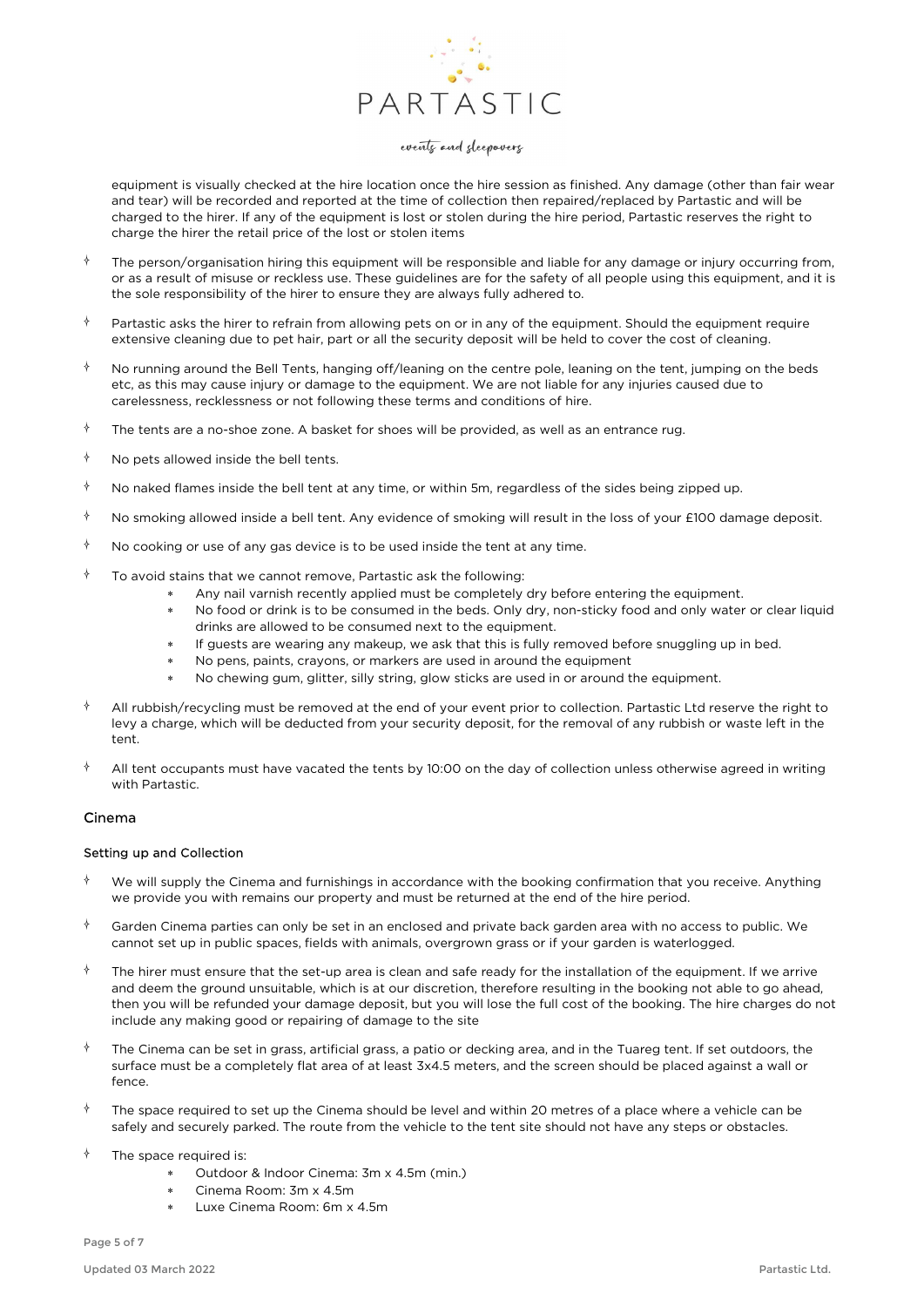

- Under no circumstances should any of our equipment be moved or tampered with once it has been set up.
- The equipment must be supervised at all times by a responsible person over the age of 18 (preferably the hirer).
- $\dagger$  It is the hirer's responsibility to ensure access to two 13 Amp sockets is provided to the screening location. Partastic will provide extension cables and advise on ways to safely provide power to the screening source but will not take responsibility for any problems that arise or accidents that are caused by cables infringing neighbour's property, obstructing public footpaths, or crossing public roads.
- It is the hirer's responsibility to ensure that the venue they are showing a film has the appropriate premises license and that if required they have obtained the correct screening license. Partastic take no responsibility for the content that are shown on their equipment, arrange or provide any licenses nor provide any content (movies, games) and any copyright infringement that may occur, and subsequent offences and legal action are solely the responsibility of the hirer. You can stream movies from a Firestick, connect your laptop, DVD player or a PS4/5 or Xbox. A good Wi-Fi signal is essential to stream movies online.
- $\dagger$  Partastic are unable to guarantee the weather. If you have booked an outdoor Cinema and heavy or persistent rain and/or strong winds are forecast, we will contact you on the morning of the booked date to discuss what options are possible such as an alternative indoor venue or postpone to another available date. Once the garden cinema is setup, but light showers are forecast, the hirer should follow our instructions for keeping the garden cinema equipment dry. This is for your safety as well as protecting our equipment.
- If the Cinema is set inside the gazebo and the weather worsen, we would expect the hirer contact Partastic without delay and, safely, and without any risk to persons, switch off the equipment as soon as possible and disconnect it from the mains power supply. In such circumstances it would be considered unsafe for the hire to continue and regrettably Partastic will not offer a refund.
- $\dagger$  It will take approximately 2-3 hours for Partastic to install the hired equipment. We ask that during the installation, the area is kept free of distractions, to not delay the installation process.
- Partastic reserves the right to remove equipment should they feel that the customers conduct, or use of the equipment be dangerous to themselves, anyone using the equipment or the safety of the hired equipment. In all such cases, the equipment will be removed, and no refunds will be given.
- At no time will any level of abuse be tolerated towards Partastic staff.

#### Looking after the equipment

- Partastic will supply all equipment in a safe and usable condition. If the hirer is not satisfied with any aspect of the equipment, they must state at the time of set up before signing the Delivery & Set-Up Acceptance Form. Equipment will be deemed to be in good working order, except for any defects not detectable by reasonable examination. The equipment is visually checked and tested at the hire location once the hire session as finished. Any damage (other than fair wear and tear) will be recorded and reported at the time of collection then repaired by Partastic and will be charged to the hirer. If any of the equipment is lost or stolen during the hire period, Partastic reserves the right to charge the hirer the retail price of the lost or stolen items. Partastic will provide printed instructions to the hirer on how to use the equipment. If any equipment should fail while on hire the hirer should advise Partastic by telephone as soon as possible. The hirer should not attempt to repair any equipment without Partastic's permission.
- The person/organisation hiring this equipment will be responsible and liable for any damage or injury occurring from, or as a result of misuse or reckless use. These guidelines are for the safety of all people using this equipment, and it is the sole responsibility of the hirer to ensure they are always fully adhered.
- Partastic asks the hirer to refrain from allowing pets on or in any of the equipment. Should the equipment require extensive cleaning due to pet hair, part or all the security deposit will be held to cover the cost of cleaning.
- $\uparrow$  No running around the Cinema equipment, jumping on the bean bags or rough play as this may cause injury or damage to the equipment. We are not liable for any injuries caused due to carelessness, recklessness or not following these terms and conditions of hire.
- $\uparrow$  No naked flames near the Cinema and Gazebo at any time.
- $\dagger$  No smoking allowed inside Gazebo at any time. Any evidence of smoking will result in the loss of your £100 damage deposit.
- $\uparrow$  No cooking or use of any gas device is to be used inside the gazebo at any time.
- $\dagger$  To avoid stains that we cannot remove, Partastic ask the following:

Page 6 of 7